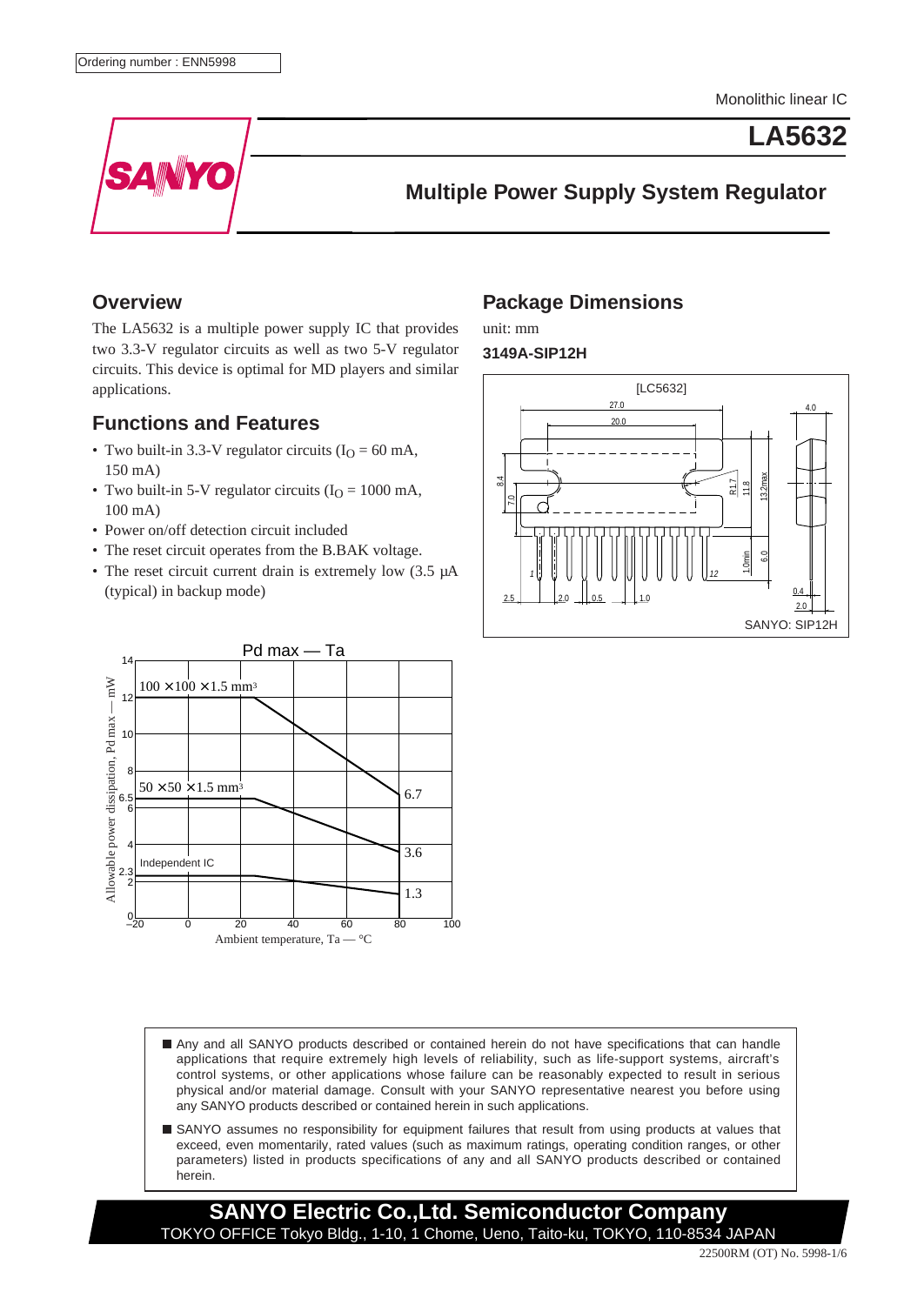# **Specifications**

| Maximum Ratings at Ta = $25^{\circ}$ C |  |  |  |
|----------------------------------------|--|--|--|
|----------------------------------------|--|--|--|

| Parameter                   | Symbol       | Conditions     | Ratings         | Unit    |
|-----------------------------|--------------|----------------|-----------------|---------|
| Input voltage               | $V_{CC}$ max |                | 14              |         |
| AC input voltage            | AC max       |                |                 |         |
| Allowable power dissipation | Pd max       | Independent IC | 2.3             | W       |
| Operating temperature       | Topr         |                | $-20$ to $+80$  | °C      |
| Storage temperature         | Tstg         |                | $-55$ to $+150$ | $\circ$ |

## **Operating Conditions at Ta = 25°C**

| Parameter                   | Symbol           | Conditions | Ratings    | Unit |
|-----------------------------|------------------|------------|------------|------|
| Input voltage               | $V_{\rm CC}$     |            | 6.25 to 12 | V    |
| Reset circuit input voltage | $V_{B,BAK}$      |            | 1.4 to 3.5 |      |
| PH5 output current          | I <sub>PH5</sub> |            | 0 to 1000  | mA   |
| <b>B.BAK</b> output current | <b>B.BAK</b>     |            | 0 to 60    | mA   |
| ANA5 output current         | ANA <sub>5</sub> |            | 0 to 100   | mA   |
| SYS3.3 output current       | ISYS3.3          |            | 0 to 150   | mA   |
| S.RESET sink current        | <b>ISINKS</b>    |            | 0 to 0.2   | mA   |
| P.DOWN sink current         | <b>ISINKP</b>    |            | $0$ to 1   | mA   |
| AC input current            | <b>IAC</b>       |            | $0$ to 1   | mA   |

### **Electrical Characteristics at Ta = 25°C**

| Parameter                                                    | Conditions<br>Symbol              |                          | Ratings |                |      |        |  |  |
|--------------------------------------------------------------|-----------------------------------|--------------------------|---------|----------------|------|--------|--|--|
|                                                              |                                   | min                      | typ     | max            | Unit |        |  |  |
| [PH5 Regulator Block] $V_{CC}$ = 10 V, $I_{PH5}$ = 1000 mA   |                                   |                          |         |                |      |        |  |  |
| Output voltage                                               | $V_O$ PH5                         |                          | 4.75    | 5              | 5.25 | V      |  |  |
| Dropout voltage                                              | V <sub>DROP</sub> PH <sub>5</sub> |                          |         | 0.5            | 1    | $\vee$ |  |  |
| Line regulation                                              | $\Delta V_{OLN}$ PH5              | $V_{CC} = 6.25$ to 12 V  |         |                | 200  | mV     |  |  |
| Load regulation                                              | $\Delta V_{\Omega I \, D}$ PH5    | $I_{PH5} = 5$ to 1000 mA |         |                | 200  | mV     |  |  |
| Peak output current                                          | $I_{OP}$ PH5                      |                          | 1000    | 1400           |      | mA     |  |  |
| Output shorted current                                       | $I_{\rm OSC}$ PH5                 |                          |         | 400            | 1000 | mA     |  |  |
| Current drain                                                | $I_{\Omega}$ PH <sub>5</sub>      |                          |         | 70             | 112  | mA     |  |  |
| [SYS3.3 Regulator Block] $V_{CC}$ = 10 V, $ISVS3.3$ = 150 mA |                                   |                          |         |                |      |        |  |  |
| Output voltage                                               | $V_{\Omega}$ SYS3.3               |                          | 3.13    | 3.3            | 3.47 | $\vee$ |  |  |
| Dropout voltage                                              | $V_{DROP}$ SYS3.3                 |                          |         | $\overline{2}$ | 3.5  | $\vee$ |  |  |
| Line regulation                                              | $\Delta V_{\Omega I N}$ SYS3.3    | $V_{CC} = 6.25$ to 12 V  |         |                | 200  | mV     |  |  |
| Load regulation                                              | $\Delta V_{\Omega I}$ D SYS3.3    | $ISYS3.3 = 5$ to 150 mA  |         |                | 200  | mV     |  |  |
| Peak output current                                          | $I_{OP}$ SYS3.3                   |                          | 150     | 210            |      | mA     |  |  |
| Output shorted current                                       | $I_{\rm OSC}$ SYS3.3              |                          |         | 200            | 450  | mA     |  |  |
| Current drain                                                | $I_{\Omega}$ SYS3.3               |                          |         | 17.5           | 28   | mA     |  |  |
| [ANA5 Regulator Block] $V_{CC}$ = 10 V, $I_{ANAS}$ = 1000 mA |                                   |                          |         |                |      |        |  |  |
| Output voltage                                               | $V_{\Omega}$ ANA5                 |                          | 4.75    | 5              | 5.25 | $\vee$ |  |  |
| Dropout voltage                                              | V <sub>DROP</sub> ANA5            |                          |         | 0.5            | 1    | $\vee$ |  |  |
| Line regulation                                              | $\Delta V_{OLN}$ ANA5             | $V_{CC} = 6.25$ to 12 V  |         |                | 200  | mV     |  |  |
| Load regulation                                              | $\Delta V_{\Omega I}$ D ANA5      | $I_{ANAS}$ = 5 to 100 mA |         |                | 200  | mV     |  |  |
| Peak output current                                          | $I_{OP}$ ANA5                     |                          | 100     | 140            |      | mA     |  |  |
| Output shorted current                                       | l <sub>OSC</sub> ANA5             |                          |         | 40             | 100  | mA     |  |  |
| Current drain                                                | $I_{\Omega}$ ANA5                 |                          |         | 17.5           | 28   | mA     |  |  |
| Output noise voltage                                         | V <sub>NO</sub> ANA               | 10 Hz ≤ f ≤ 100 kHz      |         | 120            |      | μV     |  |  |

Continued on next page.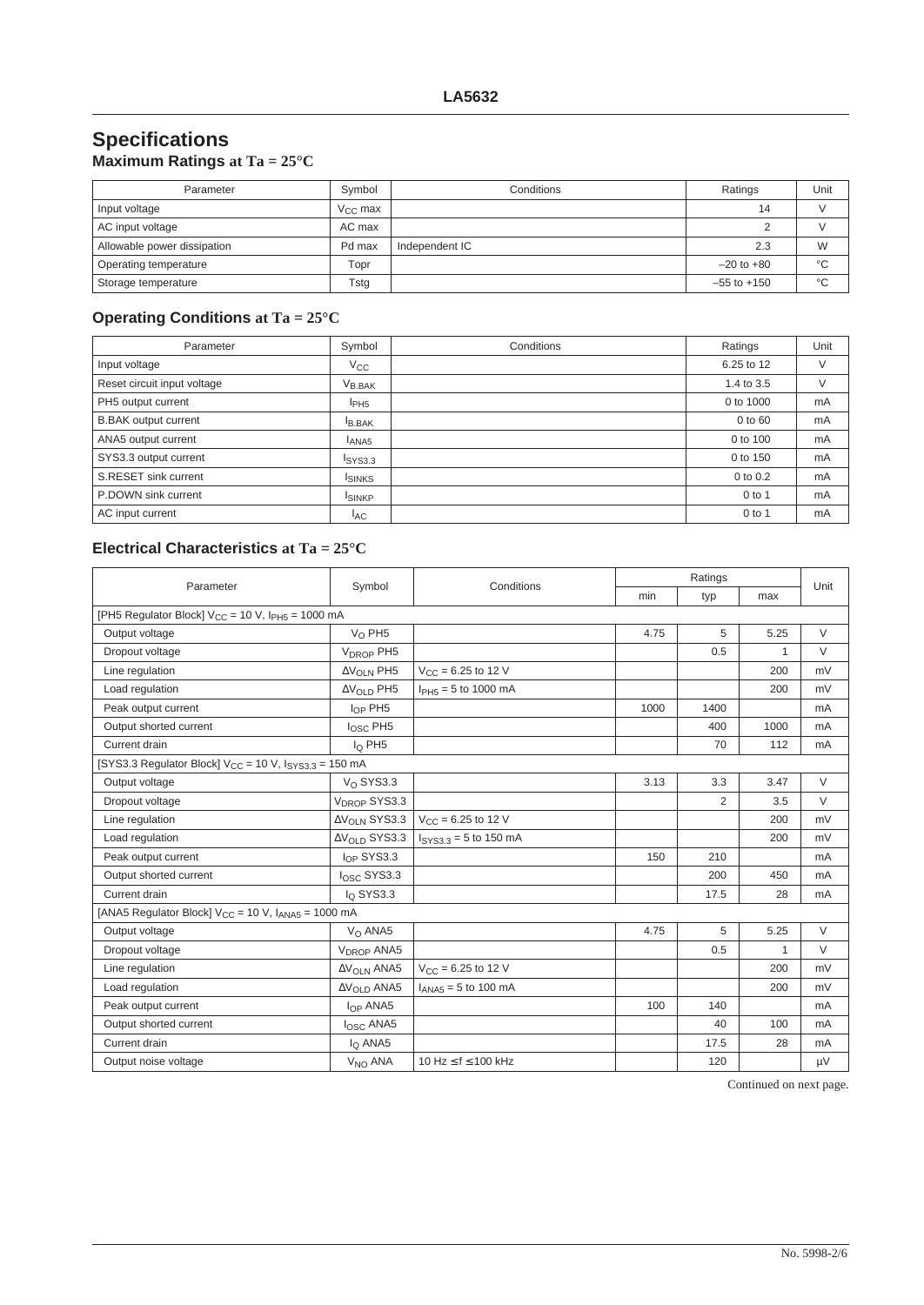Continued from preceding page.

| Parameter                                                  | Symbol                      | Conditions                                               | Ratings |      |      | Unit   |  |
|------------------------------------------------------------|-----------------------------|----------------------------------------------------------|---------|------|------|--------|--|
|                                                            |                             |                                                          | min     | typ  | max  |        |  |
| [B.BAK Regulator Block] $V_{CC}$ = 10 V, $I_{BAK}$ = 60 mA |                             |                                                          |         |      |      |        |  |
| Output voltage                                             | $V_{\Omega}$ BAK            |                                                          | 3.13    | 3.3  | 3.47 | $\vee$ |  |
| Dropout voltage                                            | <b>VDROP BAK</b>            |                                                          |         | 2    | 2.5  | $\vee$ |  |
| Line regulation                                            | $\Delta V_{OLN}$ BAK        | $V_{\text{CC}} = 6.25$ to 12 V                           |         |      | 200  | mV     |  |
| Load regulation                                            | $\Delta V_{\Omega I}$ D BAK | $I_{BAK} = 5$ to 60 mA                                   |         |      | 200  | mV     |  |
| Peak output current                                        | $I_{OP}$ BAK                |                                                          | 60      | 84   |      | mA     |  |
| Output shorted current                                     | losc BAK                    |                                                          |         | 60   | 180  | mA     |  |
| Current drain                                              | I <sub>O</sub> BAK          |                                                          |         | 15   | 24   | mA     |  |
| [P.DOWN Detection Circuit] $V_{CC}$ = 10 V                 |                             |                                                          |         |      |      |        |  |
| Threshold voltage                                          | V <sub>TH</sub> P.DOWN      |                                                          | 3.0     | 3.16 | 3.32 | $\vee$ |  |
| Residual voltage                                           | Vsat P.DOWN                 | With the cd1 pin shorted<br>P.DOWN pin current = 1 mA    |         |      | 200  | mV     |  |
| Delay time                                                 | td1                         | $cd1 = 1 \mu F$                                          | 75      | 100  | 125  | ms     |  |
| [S.RESET Block] $V_{CC} = 0$ V, B.BAK = 3.3 V              |                             |                                                          |         |      |      |        |  |
| Threshold voltage1                                         | V <sub>TH</sub> 1 S.RESET   |                                                          | 2.56    | 2.7  | 2.84 | $\vee$ |  |
| Threshold voltage2                                         | V <sub>TH</sub> 2 S.RESET   |                                                          | 1.9     | 2.0  | 2.1  | $\vee$ |  |
| Reset output undefined voltage                             | VUNS S.RESET                |                                                          |         |      | 1.4  |        |  |
| Backup mode current drain                                  | I <sub>IN</sub> 1 BAK       | $B.BAK = 3.1 V$                                          |         | 3.5  | 5    | μA     |  |
| Low-level output current drain                             | $I_{IN}2 BAK$               | $B.BAK = 1.8 V$                                          |         | 0.36 |      | mA     |  |
| Residual voltage                                           | Vsat S.RESET                | With the cd2 pin shorted<br>S.RESET pin current = 0.2 mA |         |      | 200  | mV     |  |
| Delay time                                                 | td2                         | $cd2 = 1 \mu F$                                          | 75      | 100  | 125  | ms     |  |
| [AC Detection Circuit] V <sub>CC</sub> = 10 V              |                             |                                                          |         |      |      |        |  |
| Threshold voltage                                          | V <sub>TH</sub> AC          |                                                          | 0.5     | 0.7  | 0.9  | $\vee$ |  |
| [STBY Detection Circuit] V <sub>CC</sub> = 10 V            |                             |                                                          |         |      |      |        |  |
| Threshold voltage                                          | V <sub>TH</sub> STBY        |                                                          | 1.3     | 1.8  | 2.3  | $\vee$ |  |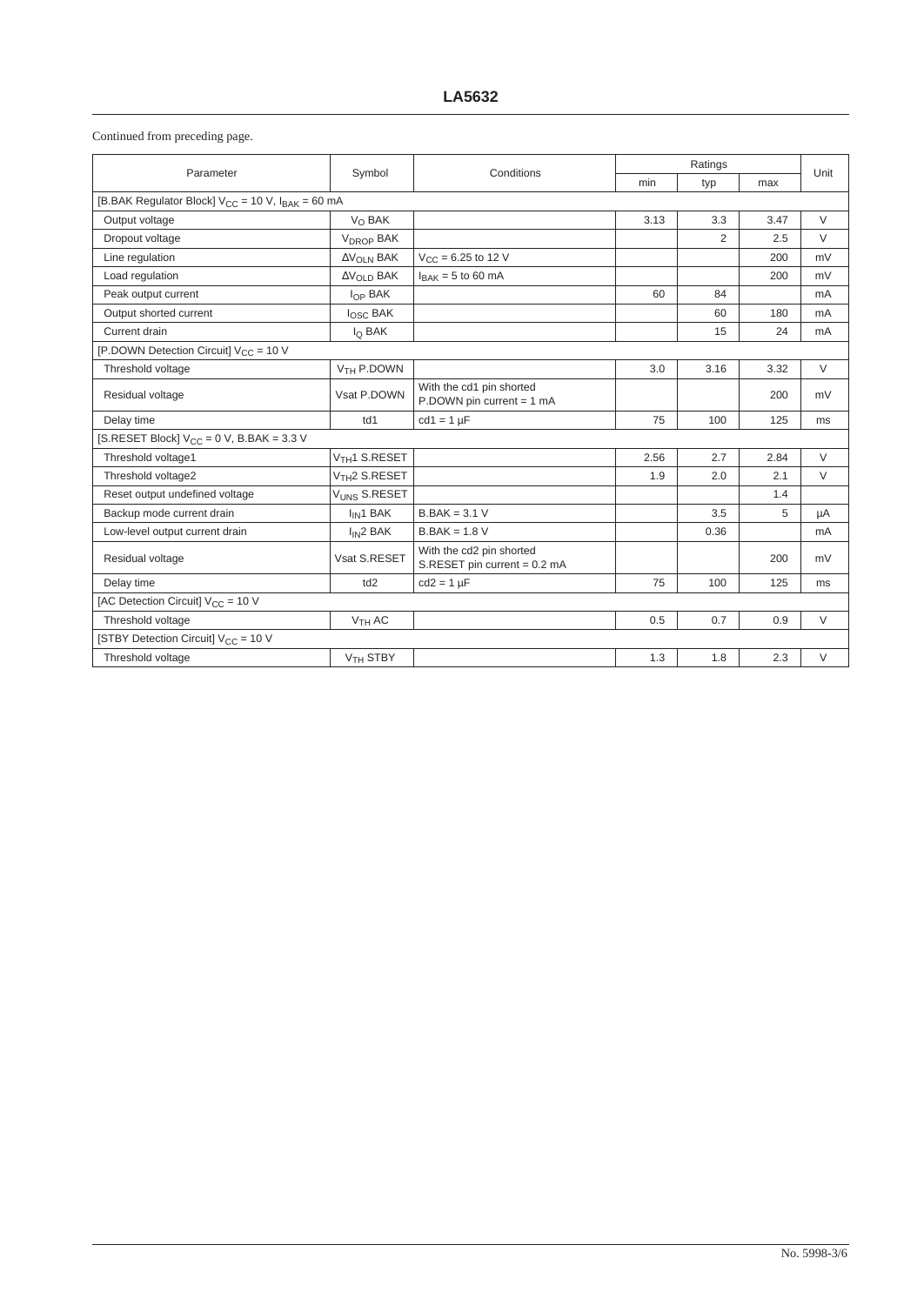#### **Pin Assignment**



**Block Diagram**



Note: Use capacitors with low capacitance temperature coefficients for all capacitors.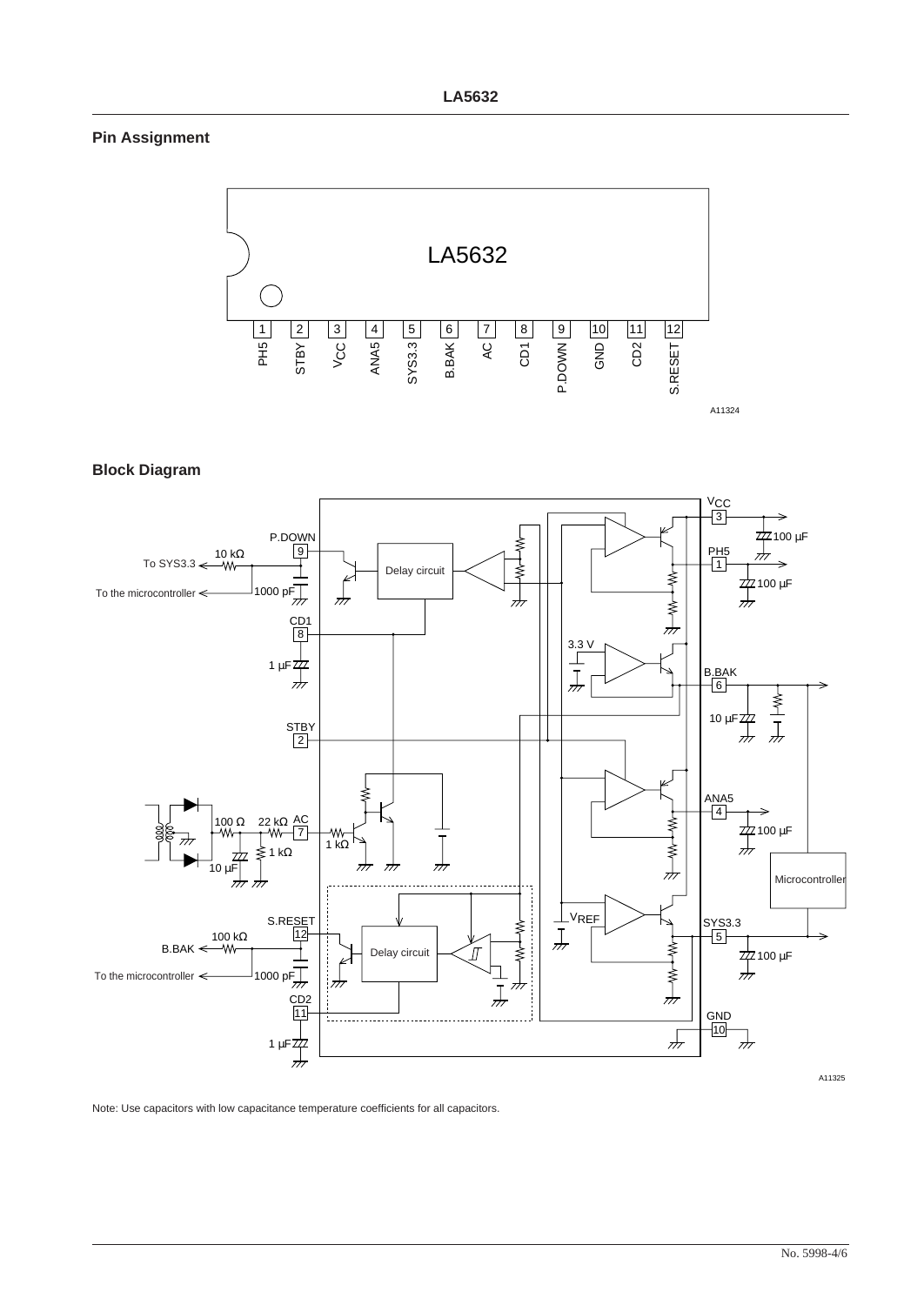

**Timing Chart**

Note: The S.RESET output has an undefined operating state, so care is required in application design.